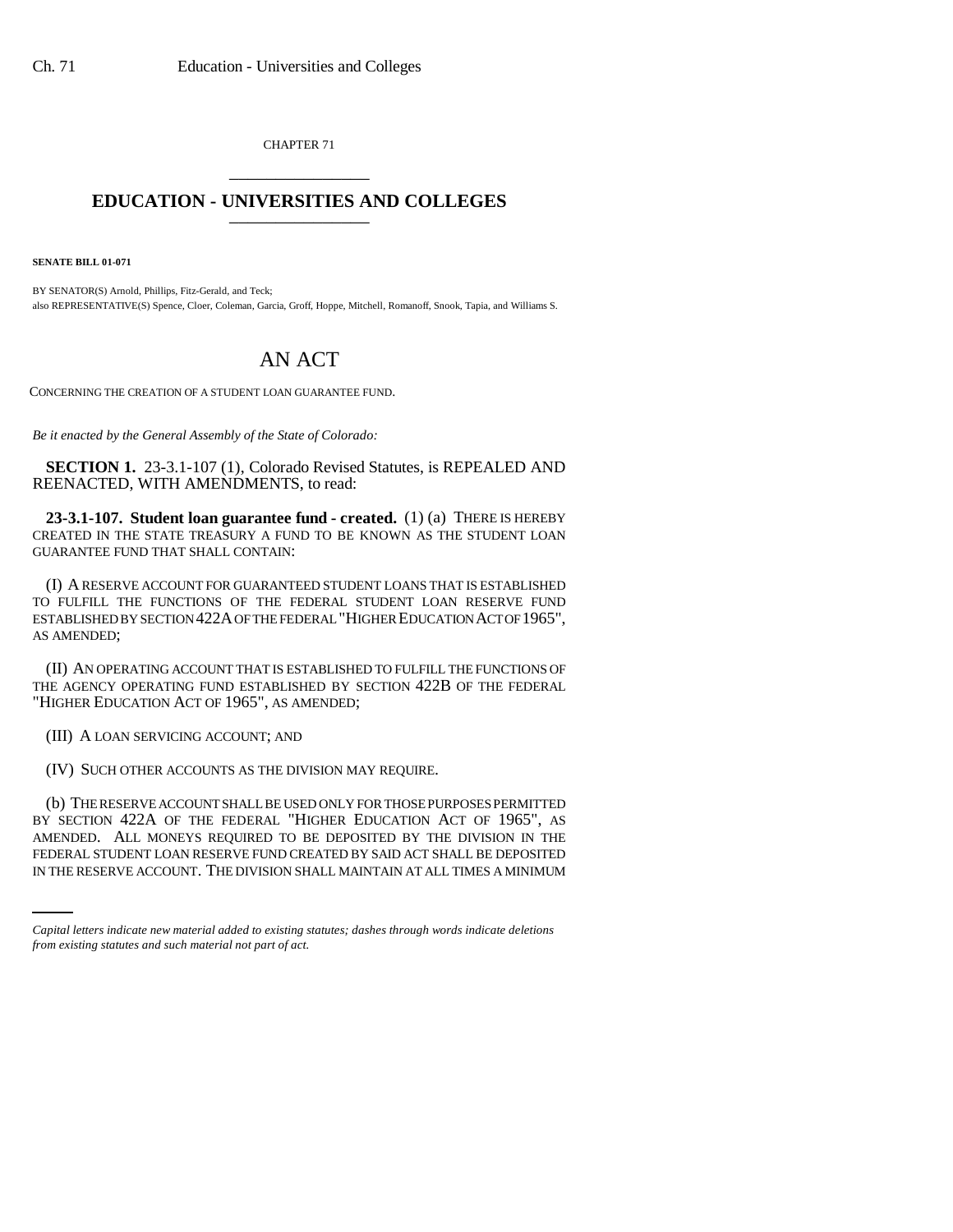RESERVE REQUIREMENT THAT IS EQUAL TO, AND CALCULATED IN THE SAME MANNER AS, THAT WHICH IS REQUIRED FOR THE FEDERAL STUDENT LOAN RESERVE FUND ESTABLISHED BY SAID ACT. SUCH MINIMUM RESERVE REQUIREMENT MAY BE MAINTAINED IN CASH IN SUCH ACCOUNT OR IN FEDERAL REINSURANCE RECEIVABLES HELD BY THE DIVISION.

(c) THE OPERATING ACCOUNT SHALL BE USED ONLY FOR THOSE PURPOSES PERMITTED BY SECTION 422B OF THE FEDERAL "HIGHER EDUCATION ACT OF 1965", AS AMENDED. ALL MONEYS REQUIRED TO BE DEPOSITED BY THE DIVISION IN THE AGENCY OPERATING FUND CREATED BY SAID ACT SHALL BE DEPOSITED IN THE OPERATING ACCOUNT.

(d) THE LOAN SERVICING ACCOUNT SHALL BE USED FOR THE DEPOSIT OF REVENUES GENERATED BY THE DIVISION'S LOAN SERVICING ACTIVITIES AND FOR THE PAYMENT OF EXPENSES RELATED TO THOSE ACTIVITIES. UNTIL SUCH TIME AS THE DIVISION HAS REACHED AGREEMENT WITH THE FEDERAL DEPARTMENT OF EDUCATION AS TO THE MONETARY AMOUNT OF ANY FEDERAL INTEREST IN THE LOAN SERVICING ACCOUNT, AND HAS MADE ARRANGEMENTS TO SATISFY THAT INTEREST, MONEYS IN THE LOAN SERVICING ACCOUNT SHALL BE CONSIDERED THE PROPERTY OF THE UNITED STATES. AFTER ANY FEDERAL INTEREST IN THE LOAN SERVICING ACCOUNT HAS BEEN SATISFIED PURSUANT TO THE AGREEMENT, ALL REVENUES REMAINING IN THE LOAN SERVICING ACCOUNT, AFTER PAYMENT OF EXPENSES ATTRIBUTABLE TO THE ACCOUNT, MAY BE TRANSFERRED TO EITHER THE OPERATING ACCOUNT OR THE RESERVE ACCOUNT FOR SUCH USES AS ARE PERMITTED FOR THOSE ACCOUNTS.

(e) OTHER INCOME EARNED OR RECEIVED BY THE DIVISION THAT IS NOT REQUIRED TO BE DEPOSITED IN THE RESERVE ACCOUNT OR THE LOAN SERVICING ACCOUNT MAY BE DEPOSITED IN THE OPERATING ACCOUNT, WHICH SHALL BE USED TO PAY STAFF COMPENSATION AND OTHER EXPENSES OF THE DIVISION.

(f) ON THE EFFECTIVE DATE OF THE REPEAL AND REENACTMENT OF THIS SUBSECTION (1), ALL MONEYS REMAINING IN THE FUND KNOWN AS THE LOAN GUARANTEE FUND, CREATED PURSUANT TO THIS SUBSECTION (1) AS IT EXISTED PRIOR TO THE EFFECTIVE DATE OF THE REPEAL AND REENACTMENT OF THIS SUBSECTION (1), SHALL BE TRANSFERRED TO THE STUDENT LOAN GUARANTEE FUND CREATED BY THE REPEAL AND REENACTMENT OF THIS SUBSECTION (1).

**SECTION 2.** 23-3.1-107 (2), Colorado Revised Statutes, is amended to read:

**23-3.1-107. Student loan guarantee fund - created.** (2) All moneys deposited or paid into the STUDENT loan guarantee fund, including any interest earned from the investment of this fund and income earned or received by the division, shall be continuously available and are hereby appropriated to the division to be expended in accordance with the provisions of this article. Any income or interest earned from the investment of this fund shall be credited to the STUDENT loan guarantee fund. Such investment income or interest, together with any other income earned or received by the division, excepting that portion of each loan insurance premium deposited in each of the guarantee reserve accounts pursuant to subsection (1) of this section, may be used to pay either operating expenses or any other expenses incurred by the division in carrying out the purposes of this article SHALL BE APPORTIONED TO EACH ACCOUNT AS REQUIRED BY APPLICABLE LAW AND MAY BE USED ONLY FOR THE PURPOSES